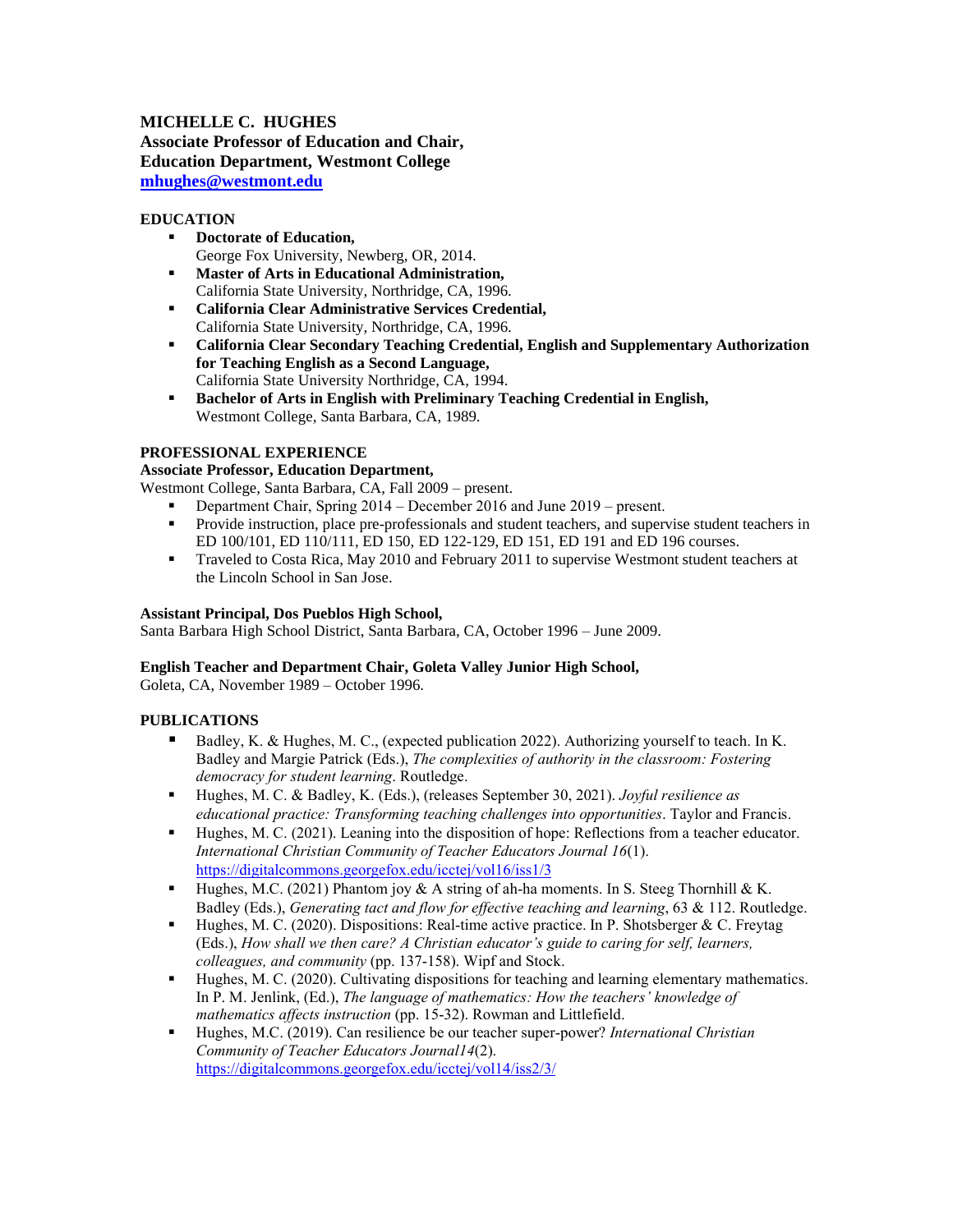- Hughes, M. C. (2019). [Review of *Teach from the heart: Pedagogy as spiritual practice* by Janell Paris]. *International Journal of Christianity and Education.* <https://doi.org/10.1177/2056997118811606>
- Hughes, M. C. (2018). Dispositions: Real-time active practice, *International Christian Community of Teacher Educators Journal, 13*(2). <https://mail.google.com/mail/u/0/#inbox/FMfcgxvzKtQsrSGlGZQzdVvqsNzFWwJK>
- Hughes, M. C. (2018). Three ideas for infusing joy in the classroom. *Association of Middle Level Education Newsletter.*
- <https://mail.google.com/mail/u/0/#inbox/FMfcgxvzLNVJHCQVjmqcbkgBTBbghQjz> ▪ Hughes, M. C. (2017). Elevated dispositions for teacher leadership. *Servant Leadership: Theory*
- *and Practice 4*(2), 85-97. ▪ Hughes, M. C. (2017). [Review of *Fraction number line flip book* by Didax.] *Teaching Children Mathematics, 24*(3), 206.
- Hughes, M.C. (2017). Mighty teacher mentors. *International Christian Community for Teacher Education Journal, 12*(1). https://icctejournal.org/issues/v12i1/hughes/
- Hughes, M.C. (2016). Let's talk teaching. *Southern California Professional Development Schools Network News, 5(2)*, p. 4.
- Hughes, M. C. (2016). [Review of *Emerging adulthood and faith* by Jonathan P. Hill]. *International Journal of Christianity and Education,* DOI: 10.1177/20569971 16661800
- Hughes, M. C. (2015). Developing dispositions to uplift leadership and practice, *Conference Proceedings, New Perspectives in Mentoring Conference, A Quest for Leadership Excellence and Innovation,* University of New Mexico, Albuquerque, New Mexico, October 21, 2015.
- Hughes, M. C. (2015). [Review of *Bible-shaped teaching* by John Shortt]. *International Journal of Christianity and Education, 0*(0), 1-2.
- $\blacksquare$  Hughes, M. C. & Wilson, J. T. (2015). Connect, celebrate, and collaborate with twitter, *Communicator, National Association of Elementary School Principals*, *38*(5). <http://www.naesp.org/communicator-january-2015/connect-celebrate-and-collaborate-twitter>
- Hughes, M. C. (2015). Dispositions and the christian teacher. *Christian School Educator*, *18*(3), 30-32.
- Hughes, M. C. (2014). Five relational strategies to jump-start a new principalship. *Communicator*, *National Association of Elementary School Principals, 38*(1). [http://www.naesp.org/communicator-september-2014/five-relational-strategies-jump-start-new](http://www.naesp.org/communicator-september-2014/five-relational-strategies-jump-start-new-principalship)[principalship](http://www.naesp.org/communicator-september-2014/five-relational-strategies-jump-start-new-principalship)
- Hughes, M. C. (2014). Dispositions and the pre-service teacher. *California Council Newsletter of the California Council on Teacher Education, 25*(4), 24-26.
- Hughes, M. C. (2014). [Review of *Teaching well*, by Ken Goodlet & John Collier, eds.] *Journal of Education and Christian Belief*, *18*(2), 245-47.
- Hughes, M.C. (2014). *One pre-service program's dispositional efforts revealed*. http://digitalcommons.georgefox.edu/edd/31
- Hughes, M. C. (2014). The classroom and the dinner party, *Association for Middle Level Education Magazine*, *2*(5), 24-25.
- Hughes, M. C. (2014). What's in your backpack? *Association for Middle Level Education Magazine, 1*(9), 19.
- Hughes, M. C. (2014). [Review of *Holy is the day,* by Carolyn Weber]. *Journal of Education and Christian Belief*, *18*(1), 126-128.
- Wilson J., Hughes, M. C. & Conrad, D. (2013). Tweet talk. *California Council Newsletter, 24*(2), 23.
- Hughes, M.C. (2013). [Review of *Zeroing in on number and operations, grades 3-4,* Linda Dacey & Anne Collins]. *Teaching Children Mathematics*, *19*(5), 333-334.
- Hughes, M. C. (2013). [Review of *Teaching as a moral practice,* by Ken Goodlet & John Collier]. *Journal of Education and Christian Belief, 16*(2), 267-269.
- Hughes, M. C. & Wilson J. T. (2012/13). Let's change the conversation*. Christian School Educator*, *16*(3), 13-15.
- Hughes, M. C. (2012/13; printed 2014). [Review of *Gratitude in education: a radical view,* by Kerry Howells]. *Australian Journal of Christian Education, 55*(2), 79-80.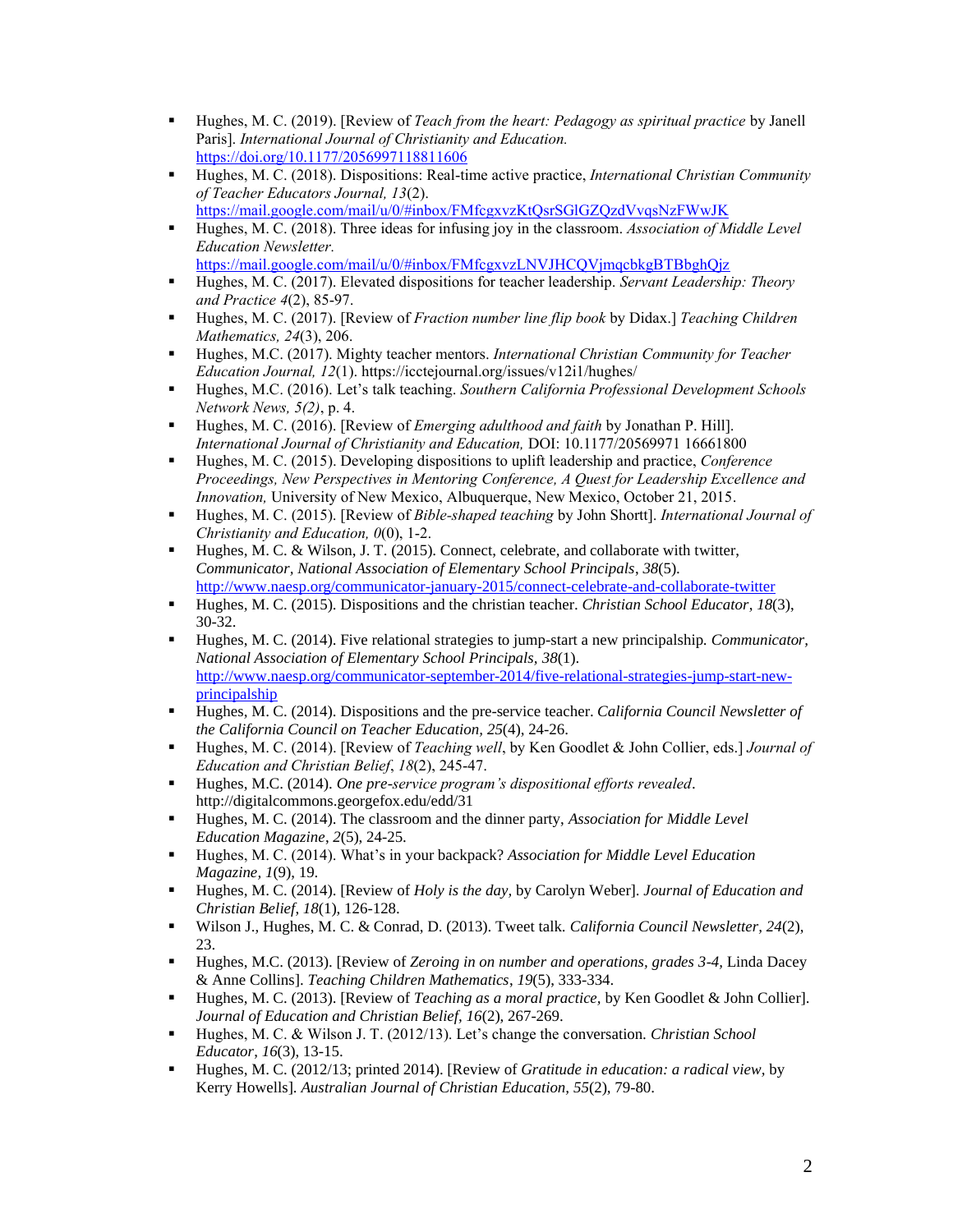▪ Hughes. M. C. (2010). Views through my office windows*. Christian School Educator: Thriving Through Change*, *14*(4), 28.

## **PRESENTATIONS and CONFERENCES**

- Participant, ICCTE Virtual Writing Conference, Mount Vernon Nazarene University, Mount Vernon, OH, May 17-20, 2021
- Presenter, *Dispositions are a Teacher's Superpower*, ICCTE Virtual Conference, Mount Vernon Nazarene University, Mount Vernon, OH, May 19, 2021.
- Panel member, *Care Group Symposium: How Then Shall We Care,* ICCTE Virtual Conference, Mount Vernon Nazarene University, Mount Vernon, OH, May 18, 2021 (with Cathy Freytag, Houghton; Scot Headley, George Fox University; Angel Krause, Fresno Pacific; Sean Schat, Redeemer; Paul Shotsberger, Southern Wesleyn University).
- Panel member, *A Community Forum on the Events of January 6*, Westmont College, Santa Barbara, CA, April 13, 2021.
- Presenter, *Three Hats: Welcome New Westmont Parents*, Westmont College, Santa Barbara, CA, videotaped August 2020. <https://www.youtube.com/watch?v=mya4dC-VrG8>
- Panel member, Moments that Matter Podcast for book, *How Shall We Then Care? A Christian Educator's Guide to Caring for Self, Learners, Colleagues and Community*, June/July 2020. https://anchor.fm/momentsthatmatter
- Presenter, *Three Hats: Welcome New Westmont Parents,* Westmont College, Santa Barbara, CA, August 22, 2019.
- *Christian Ethic of Care Mini-Writer's Conference*, with ICCTE, Calvin College, Grand Rapids, Michigan, May 29 – June 1, 2019.
- **•** Participant, *Healing the Healers* Screening and Discussion, Institute for Collective Trauma and Growth, Westmont College, Santa Barbara, CA, May 28, 2019.
- Presenter, *Fostering Resilience in Teachers for Long-term Impact,* Southern California Professional Development Schools Consortium Conference, March 22-23 2019, Pepperdine University, Malibu, CA, March 23, 2019.
- Webinar Participant, ICCTE, *Curriculum Planning with Design Language: Building Elegant Courses and Units,* February 13, 2019.
- Presenter, *Praying for Teachers and Students with Passion and Purpose,* Santa Barbara Area Moms in Prayer Fall Kickoff Conference, Santa Barbara, CA, September 8, 2018.
- Panel moderator, Santa Barbara Area Moms in Prayer Fall Kickoff Conference, Santa Barbara, CA, September 7, 2018.
- **•** Pickle Tree Address, Westmont College, Santa Barbara, CA, November 28, 2017.
- Joy of Hymns Speaker, Westmont College Chapel, Santa Barbara, CA, October 30, 2017.
- Public lecture, *Dispositions: Real-time Active Practice*, George Fox University School of Education Faculty, Newberg, OR, April 10, 2017.
- Guest speaker, *Dispositions in Practice*, ED 324: Trends and Methods, George Fox University Undergraduate Education Program, April 5, 2017.
- Poster session presenter, *Cultivating Dispositions in Pre-service Programs for Long-term Impact*, Association of Independent Liberal Arts Colleges for Teacher Education, Tampa, Florida, March 2, 2017.
- Participant, Leadership Workshop: Assessment, Faculty Development, Partnerships, and Diversity, Association of Independent Liberal Arts Colleges for Teacher Education Annual Conference, Tampa, Florida, March 1, 2017.
- **•** Presenter, *Untapped Reciprocities Revealed in the Teacher and Student Relationship*, Southern California Professional Development Schools Consortium Conference, California State Channel Islands, Camarillo, CA, February 11, 2017.
- **Presenter,** *Just Show Up!* **Santa Barbara Young Life Leaders Gathering, Santa Barbara, CA,** November 6, 2017.
- Presenter, *Building Heart and Dispositional Capacity for the Classroom,* Association of Middle Level Education Annual Conference, Austin, TX, October 11, 2016.
- Webinar Participant, ICCTE, *Truth Goodness and Beauty: Remembering the Classic Common Core Standards,* April 19, 2016.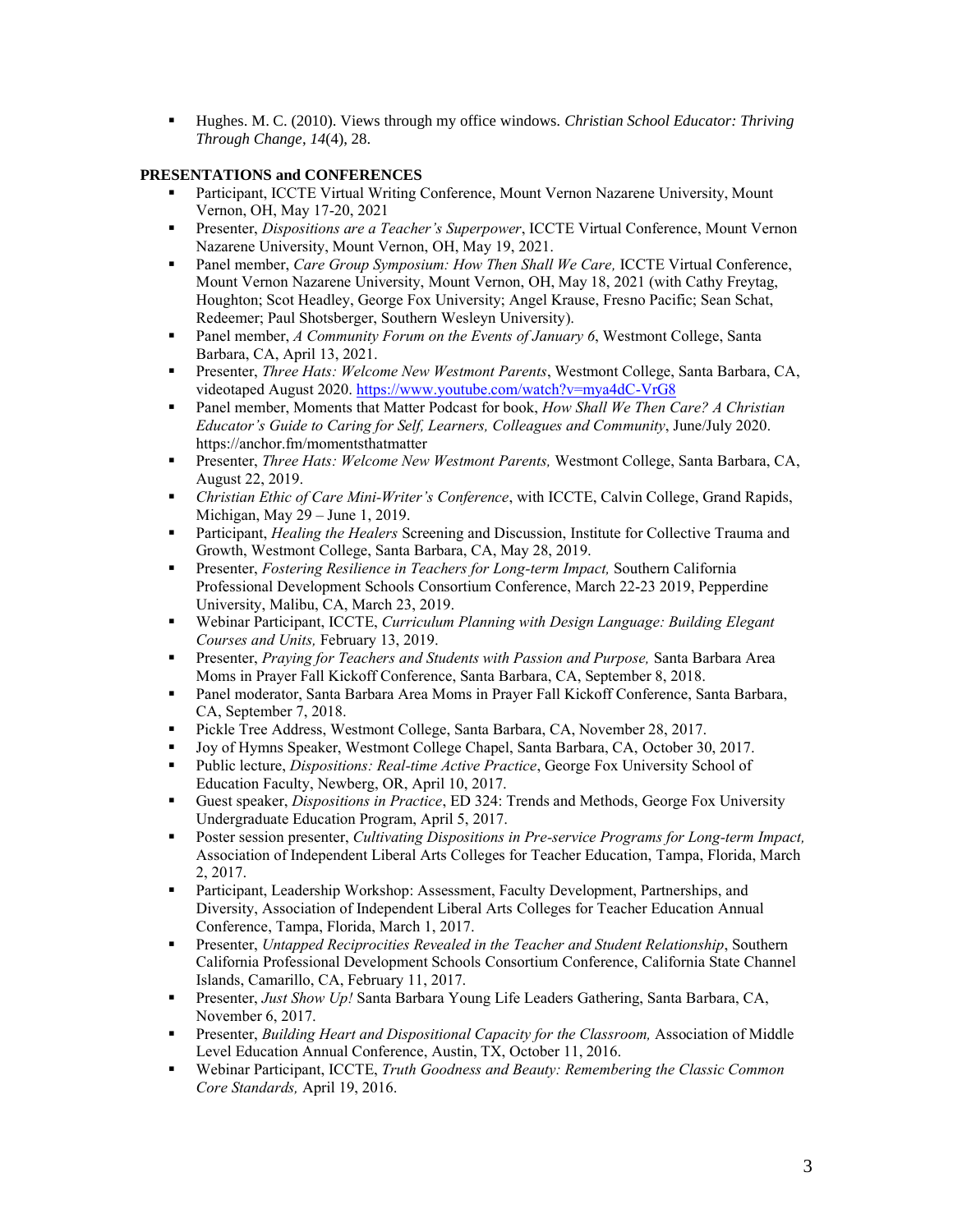- **•** Contributor to the California Commission on Teacher Credentialing Focus Group on Teacher Performance Expectations, California Council for Teacher Education's Conference, San Jose, CA, March 31- April 1, 2016.
- **•** Participant, *Consultation on Education Equity*, National Association of Evangelicals, Washington D.C., November 10-11, 2015.
- Presenter, *Developing Dispositions to Uplift Leadership and Practice*. New Perspectives in Mentoring, A Quest for Leadership Excellence and Innovation, University of New Mexico, Albuquerque, New Mexico, October 21, 2015.
- AICCU Communications Partner and Participant, Better Together California Teachers Summit 2015, California State Channel Islands, July 31, 2015.
- Presenter, *Cultivating Dispositions and Heart for the Classroom*, Future Educators Association National Conference, Washington D.C., April 25, 2015.
- Moderator for education panel, *Challenges Facing American Public Education,* Westmont Downtown Lecture Series, Santa Barbara, CA, October 9, 2014.
- **Poster session presenter, California Council for Teacher Education's Fall Conference,** *Dispositions and the Pre-service Teacher*, San Diego, CA, October 24, 2014.
- **•** Presenter, *My Teaching Journey with Mentors in the Faith*, Westmont College chapel speaker, Santa Barbara, CA, February 24, 2014.
- Co-Presenter, Special Interest Group at California Council for Teacher Education's Conference, *Tweet Talk*: *Using Twitter to Connect, Celebrate and Collaborate* with Jane T. Wilson, San Jose, CA, April 12, 2013.
- Poster Session Co-Presenter, California Council for Teacher Education's Conference. *Tweet Talk: Using Twitter to Connect, Celebrate and Collaborate* with Jane T. Wilson, San Jose, CA, April 12, 2013.
- Co-presenter with Jane Wilson, *Change the Conversation*, Association of Christian Schools International Conference, Anaheim, CA, November 19, 2012.
- Poster Session Presenter, California Council for Teacher Education's Conference, *How Do Pre-Service Programs Promote the Profession,* San Diego, CA, October 12, 2012.
- **•** Presenter, *Connecting the Heart and Social Justice Issues in the Classroom*, Association of Christian Schools International Conference, Anaheim, CA, November 21, 2011.
- **Presenter** *Hot Topics and Highlights in Public Education*, Westmont Downtown Lecture Series, Santa Barbara, CA, November 10, 2011.
- **Presenter,** *How to Pray for Students with Passion and Purpose***, Association of Christian Schools** International Conference, November 18, 2010.
- Co-presenter with Jane Wilson, *Professionalism through Teamwork, Goals, and Professional Development*, Association of Christian Schools International Conference, November 23, 2009.

## **PROFESSIONAL ORGANIZATIONS and BOARDS**

- Santa Barbara County Education Office Performance Art Grant Reviewer, 2018-19.
- Santa Barbara Unified School District Teacher Induction Program Board Member, Fall 2017 present.
- **Santa Barbara County Education Office, Selection Committee for the Distinguished New Educator** Award, July 2017.
- Dos Pueblos High School Foundation Planning Committee, Summer 2015.
- Education Pathway Course, San Marcos High School, Regional Occupations Program, Santa Barbara County Office of Education, Advisory Board member, 2012 – present.
- **Santa Barbara County Education Office, Partners in Education Advisory Board Member and** President's Council Member, 2009 – 2016 and 2019-present.
- **Santa Barbara County Education Office, Credential Programs Advisory Board, member, 2014** present.
- Southern California Professional Development Schools Consortium, member, 2016 present.
- Association of Christian Schools International, member, 2009 present.
- Association of Curriculum and Supervision Development, member, 2010 present.
- California Council on Teacher Education, member, 2009 present.
- International Christian Community for Teacher Education, member and *ICCTE-J* reviewer, 2014 present.